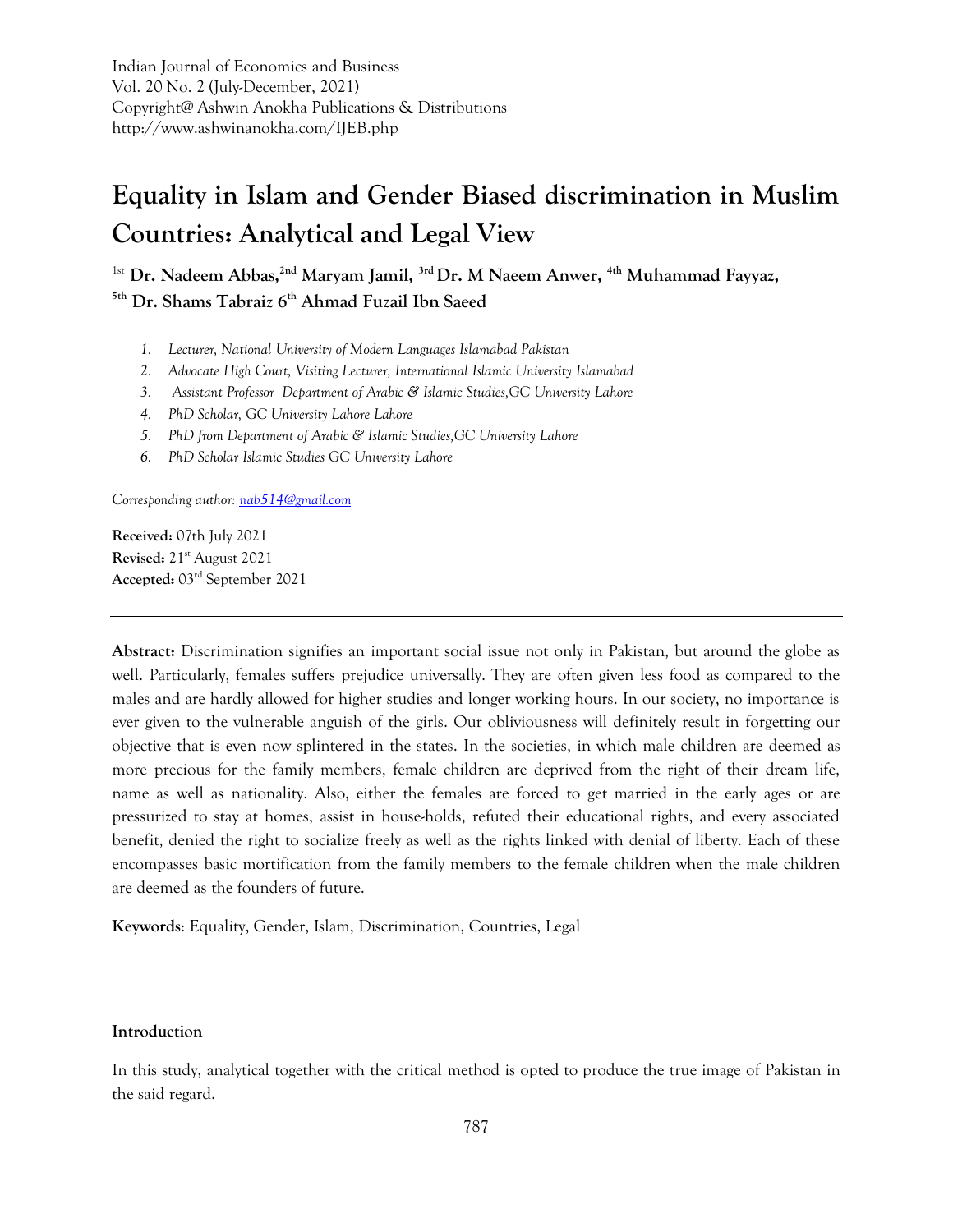The main aim of my research study is to stipulate the practical elucidation for act in spotting sustaining ways of discrimination as well as inequality against the female children, obliterating ways, and practices which are harmful in fulfilling the rights of the females and prescribing an efficient policy for the protection and promotion of these rights.

Objective of this study will be determined as education is the key to assist in breaking the model gender discrimination and create permanent changes for the females in the developing states inclusive of Pakistan, among others. Since decades, Pakistan has hardly invested in the educational sectors, and specifically in the education of women. Education of the girls also refers to the wide-ranging change in the societies. Educated females are very significant to terminate this rapid growing notion of gender discrimination, initialing by the reduction of poverty, which is the leading cause discrimination, much harsher in the developing nations.

#### **Novelty of the Concept**

The historical evidence depicts that the talents as well as lives of many females have been distorted and perverted because of this gender discrimination in numerous life aspects. In my personal thoughts regarding the uses and limitation of can-do tactic, comparison amidst gender discrimination and biasness have been found to be very useful. Several studies makes use of these terminologies greater or lesser exchangeable, however, inequality among the genders comprises two somewhat dissimilar issues. Discrimination includes impediments to maximum contribution in human performances; biasness includes the cultural distinctiveness of the actions.

In the independent Western civilization, getting consensus upon the suggestion regarding discrimination being unfair is pretty straightforward. In this scenario, that female should be provided with equivalent approach towards the professional benefits as well as opportunities to choose, build, and bring advancements in their careers and jobs. Achievement of the consensus regarding the proposal that the jobs together with the social life sciences are ethnically described as manly activities, also that this intrinsic biasness among the genders must be reworked. So far, the biasness among the genders in the societal sciences as well as the jobs, just in a similar way they are being practiced these days, is genuine, also, impediments to the maximum performance of the females will be presented continuously even in the case of ending of the gender discrimination.

In this study, the dual dimensions of gender discrimination will be discussed, particularly, in the Pakistani society. For instance, if the males are provided with the extensive vacations, improved reimbursement schemes, or increased rewards as compared to the females of the same society based upon the unjust gender biasness, it is referred to as gender discrimination as well and would be considered as illegal. Gender discrimination and gender biasness are often exploited interchangeably, nevertheless, there exists some difference between the two. Gender biasness is given with some priority towards a specific sex, at times designated to be Sex biasness. There are people who prioritize one gender over another gender in context of the societal situations and the professional circumstances. One can either be inclined towards a specific gender or influenced against the specific gender.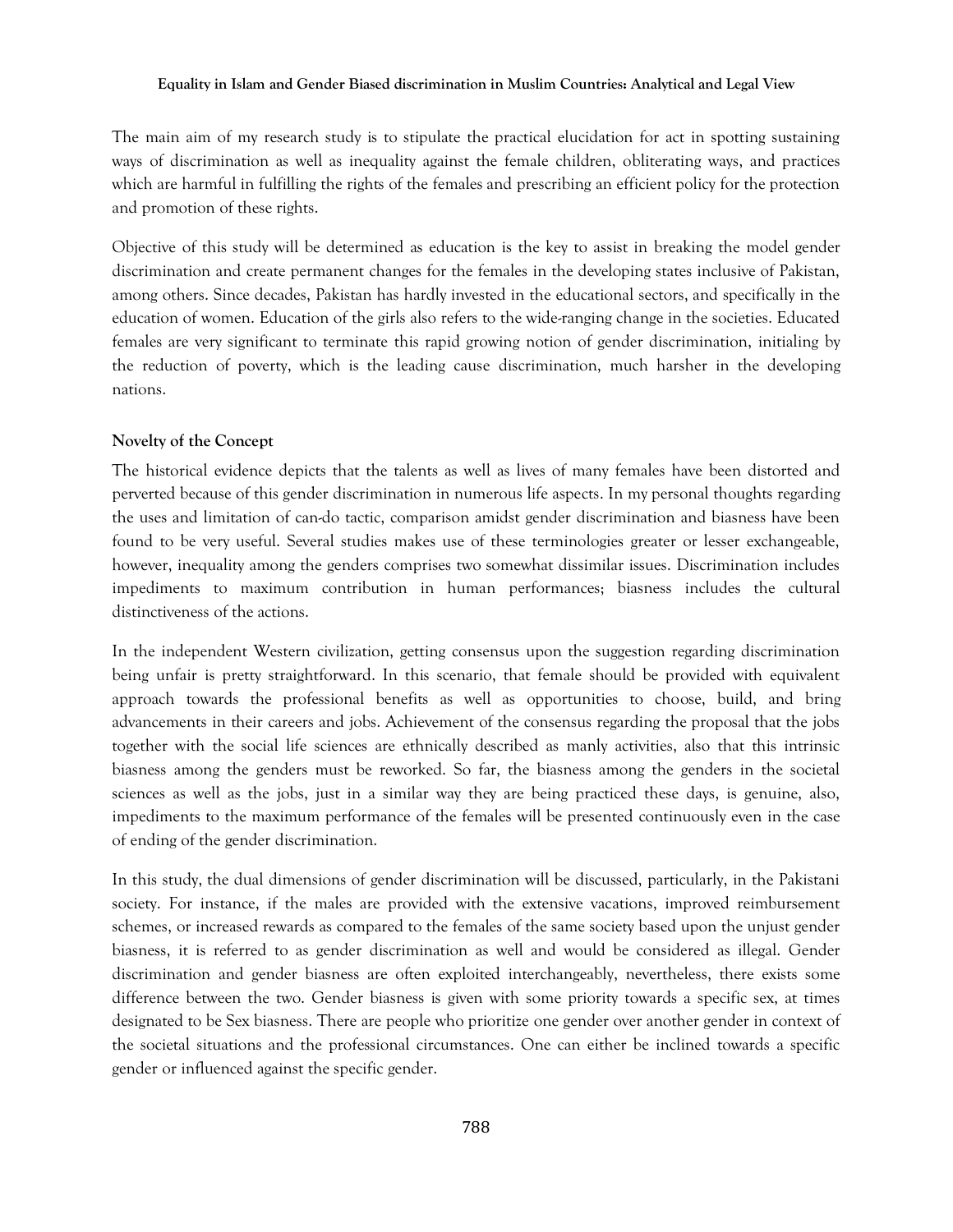Theme 1: A man might be biased contrary to the woman co-employees and that is why would rather work alongside the other men. This biasness results in gender discrimination if that man serves as a managing authority or the boss of that company.

Theme 2: A man might be biased towards the woman nursing staff and that is why think that he serves well and even enhanced compassionate treatment to the patients as compared to the other males nursing staff.

In any organization, the employees are shielded by the help of laws not in favor of the gender discrimination and are guarded from those who have superiority complex and use their employees as their prey, because of their work status.

According to the laws about the issue of gender discrimination, set by the legislative board of Pakistan's National Assembly, it should be noted that unsuitable attitude must be reported immediately to the managing department of Human resource sector, to the police department, and to the colleagues as well.

# **Gender Disparity**

 $\overline{a}$ 

The Oxford definition of 'Gender Discrimination' refers to gender disparity, that corresponds to a public mechanism in which individuals are classified differentially and at an unfairness in identical conditions on the grounds of gender<sup>1</sup>. However, the Cambridge definition demonstrates gender discrimination as a condition where an individual is served differently based on their sex  $^2$ .

Gender disparity is the consequence of chronic prejudice against a particular community of individuals on the grounds of sexuality which expresses itself distinctly in terms of ethnicity, community, ideology, continent and financial status. It is often viewed as causative component in abuse towards women. Although gender inequality exists in both sexes in particular cases, bias towards women is a deep-seated worldwide concern. Abuse and brutality towards women had never been took notice of in Islamic Republic of Pakistan. However, in Afghanistan, women are being punished if they attend any educational institute<sup>3</sup>. The United Nations (UN), World Bank and Organization for Economic Cooperation and Development (OECD) in developed nations have focused extensively on the subject of gender discrimination at a global platform. The factors and consequences of gender bias differ greatly, as do strategies for addressing this issue. Gender discrimination can be better clarified by patriarchy processes. Inequality usually occurs in this way, when both sexes are exposed to a biased treatment on grounds of sexual preference. Gender bias happens as both genders are part of different aspects of social mindset.

Sexism often plays its part in communication and unfair treatment even within business sector. Usually, men hold public offices in the economic environment. Owing to the interest or desire of men, since they

<sup>&</sup>lt;sup>1</sup> Michael Kent, The Oxford Dictionary of sports science and medicine, 3rd Edition, Oxford University Press, 2006, Print ISBN-13:9780198568506

<sup>&</sup>lt;sup>2</sup> Cambridge Business English Dictionary, Cambridge University Press, University House, CB2 8BS, United Kingdom

<sup>&</sup>lt;sup>3</sup> Filins, Dexter (August 23, 2009). "A School Bus for Shamsia". New York Times. Retrieved February 16, 2011.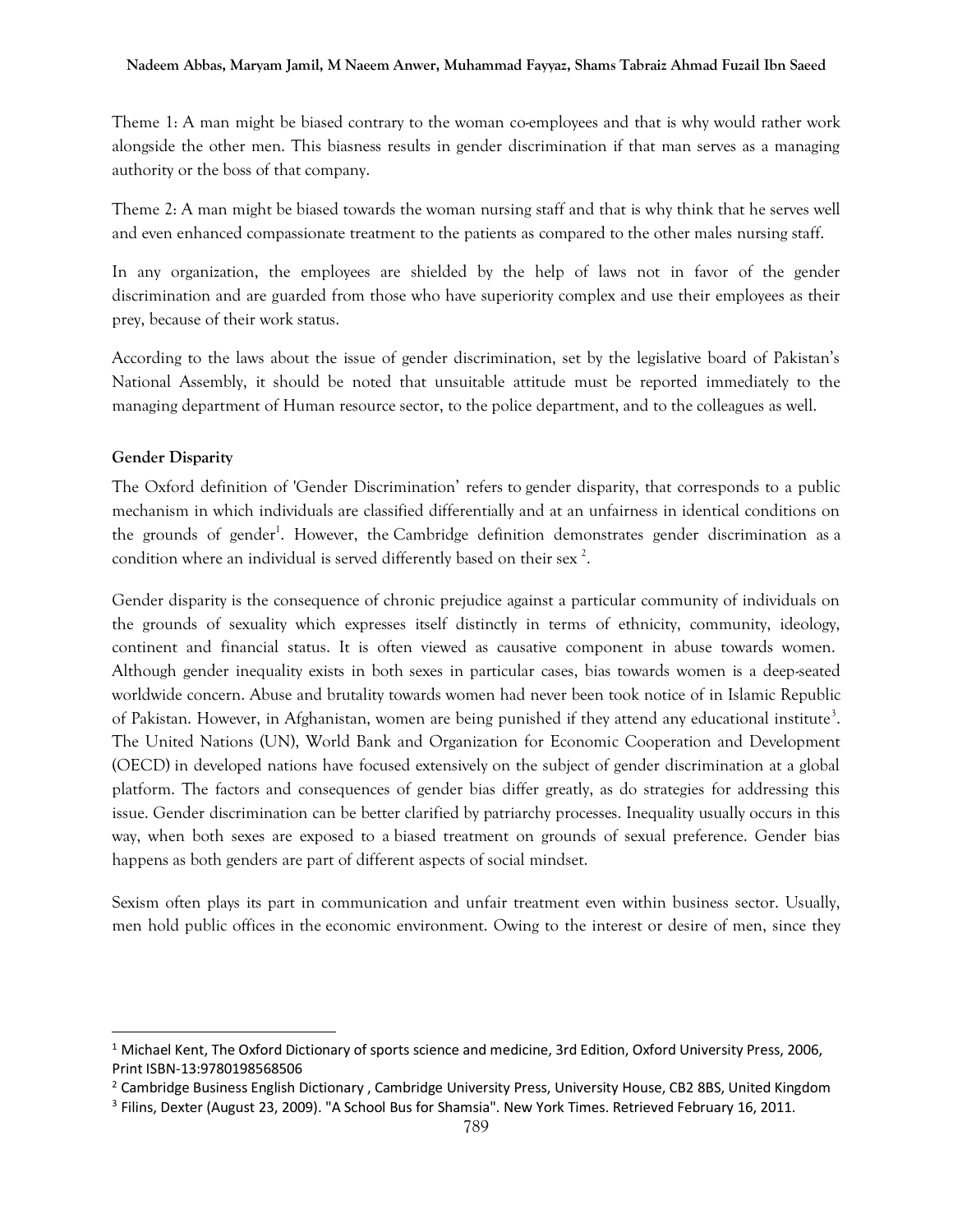have common traits, men in such offices of leadership are often more eager to recruit or employ men, thereby oppressing women<sup>4</sup>.

Recently, European Union Human Rights Commission published a study on gender inequality by redefining the gender system, describing that, regardless of relationship status, any separation, omission or limitation based on gender with the consequence or intent of degrading and annulling women's acknowledgment of happiness or practice in economical, societal, traditional or other fields comes under gender discrimination<sup>5</sup>.

# **Concept of Gender according to the Islamic teachings**

Holy Quran, that is the major foundation of Shariah, specifies that both men as well as women are spiritually equal. The Qur'an 4:124 states:

*"If any do deeds of righteousness be they male or female and have faith, they will enter Heaven, and not the least injustice will be done to them."<sup>6</sup>*

However in many policies of Muslim organizations this principle of equity is never expressed in reality<sup>7</sup>. Stereotypes for women have not been defined by Quran<sup>8</sup>. Furthermore, social norms emerge in Islamic culture, mainly since distinct privileges and social obligations are often assigned to men and women. Women are morally prohibited from exercising such liberties in many Islamic nations<sup>9</sup>.

In Surat Nisa verse it is quite obvious:

 $\overline{a}$ 

*"O mankind! Reverence your Guardian-Lord, who created you from a single Person, created, of like nature, his mate, and from them twain scattered (like seeds) countless men and women; fear Allah, through whom ye demand your mutual (rights), and (reverence) the wombs (that bore you): for Allah ever watches over you"<sup>10</sup> .*

This reveals that no sex is superior over another. Ibn Abbas states that each person has the strength of a common human and divine essence. The two sexes are made from one soul. Ibn Abbas further said that Allah created humanity from one single human being, from whom He formed his companion, and from them a number of individuals both men as well as women scattered globally.

Islam raises women's inferior existence and gives women full equality. The exceptional social justice guaranteed to them through a religious belief of monotheism as described in Quran, shows the fair treatment of females in Islam. The content of said verse suggested that a particular sexuality over another is not characterized in the main Islamic context as evidence of gender unbiasedness and justice.

<sup>4</sup> Massey, Douglas. "Categorically Unequal: The American Stratification System." NY: Russell Sage Foundation, 2007.

<sup>&</sup>lt;sup>5</sup> Council conclusions on the Action Plan on Human Rights and Democracy, 2015 - 2019, 10897/15, 20 July 2015

<sup>6</sup> The glorious Quran 4:124 English translation (Irfan-Ul-Quran), Shaykh-ul-Islam Dr Muhammad Tahir-ul-Qadri, Minhaj-ul-Quran Publications, Lahore Pakistan, July 2006

<sup>7</sup> Dr Murtaza Munahil "Sexuality, gender and Islam." Tehran Press2013 P 45

<sup>8</sup> Mernissi, F. (1991), Women & Islam, Blackwell Publishers, Oxford.

 $9$  Martin et al. (2003), Encyclopedia of Islam & the Muslim World, Macmillan Reference.

<sup>&</sup>lt;sup>10</sup> The Holy Quran 4:1, Minhaj-ul-Quran Publications, Lahore Pakistan, July 2006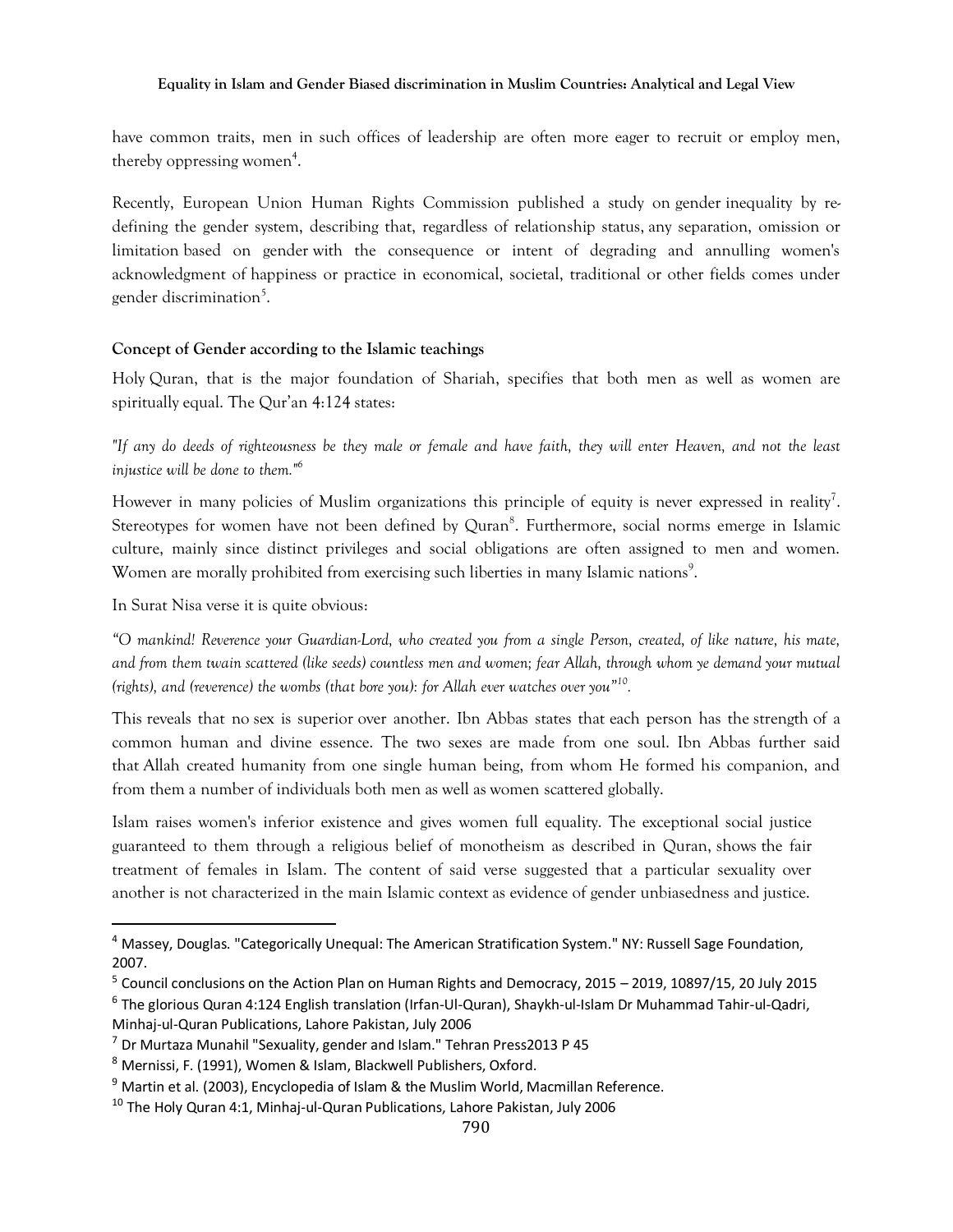Till now, one can never bring any Islamic records, whether they are from Qur'an or Hadith, which claim that women must remain at home or can do stuff outside their house. Allah, meanwhile, has granted both women and men relatively similar universal obligations. As mentioned in verse 71 of Surat Tawbah (Forgiveness), Allah has assigned following six duties to both sexes:

*"The Believers, men and women, are protectors, one of another: they enjoin what is Just and forbid what is evil: they observe regular prayers, practice regular charity, and obey Allah and His Messenger. On them will Allah pour His Mercy: for Allah is exalted in power, Wise"<sup>11</sup> .* 

Abdullah Ibn-e-Abbas states that Islam specifies similar duties for men and women, and therefore Allah has confirmed through this verse that He has blessed those who carry out these taskes, whether men or women. Due to their sexual identity, women also aren't spared from such duties and commitments.

The context of the Qur'an (verse 34 of Surat Nisa) states that men are accountable for women's matters and women they concern for are following:

*"Men are the protectors and maintainers of women, because Allah has given the one more (strength) than the other, and because they support them from their means"<sup>12</sup> .*

Ibn Abbas identifies that men has no freedom to act arrogantly in their treatment with women and to disregard their status or to limit their status inside the household. Their power is that whether they defend women or provide them safety. These safeguards and facilities should indeed be consulted and sincerely respected. Sheik Salman Al-Oadah thinks it means that men have the duty to provide for their wives (under their accountability), secure her, safeguard her dignity, and meet her religious and material needs. The explanations for this are, as displayed in the verse,

*"…because of what Allah has preferred one with over the other and because of what they spend to support them from their wealth…"*

In other words, Islam considers men and women as per their innate distinctions and hence men's desires are intrinsic in them and vice versa. Social justice would not involve uniformity. Equity among both men and women should not involve absolute similarity because of the intrinsic disparities between two sexes.

Women have many rights that are stripped of by guy. 'Women as discussed above has the right to their men's full support and protection. W omen have no household costs to deal with or divide with their spouses. As a parent, for instance, in the vision of God a woman deserves greater dignity and praise. The love for parents (particularly mothers) is after the love for Allah and His messenger (PBUH).

Islam has given women the right to decide who they want to marry. Marriage is a contract with Islam. Women are completely entitled to approve the marriage proposal or refuse it. The approval of women shall be a necessary condition for the legitimacy of the marriage as per the sayings of Muhammad (PBUH). The Holy Prophet once said:

 $\overline{a}$ 

<sup>&</sup>lt;sup>11</sup> The Holy Quran 9:71 Minhaj-ul-Quran Publications, Lahore Pakistan, July 2006

<sup>&</sup>lt;sup>12</sup> The Holy Quran 4:34, Minhaj-ul-Quran Publications, Lahore Pakistan, July 2006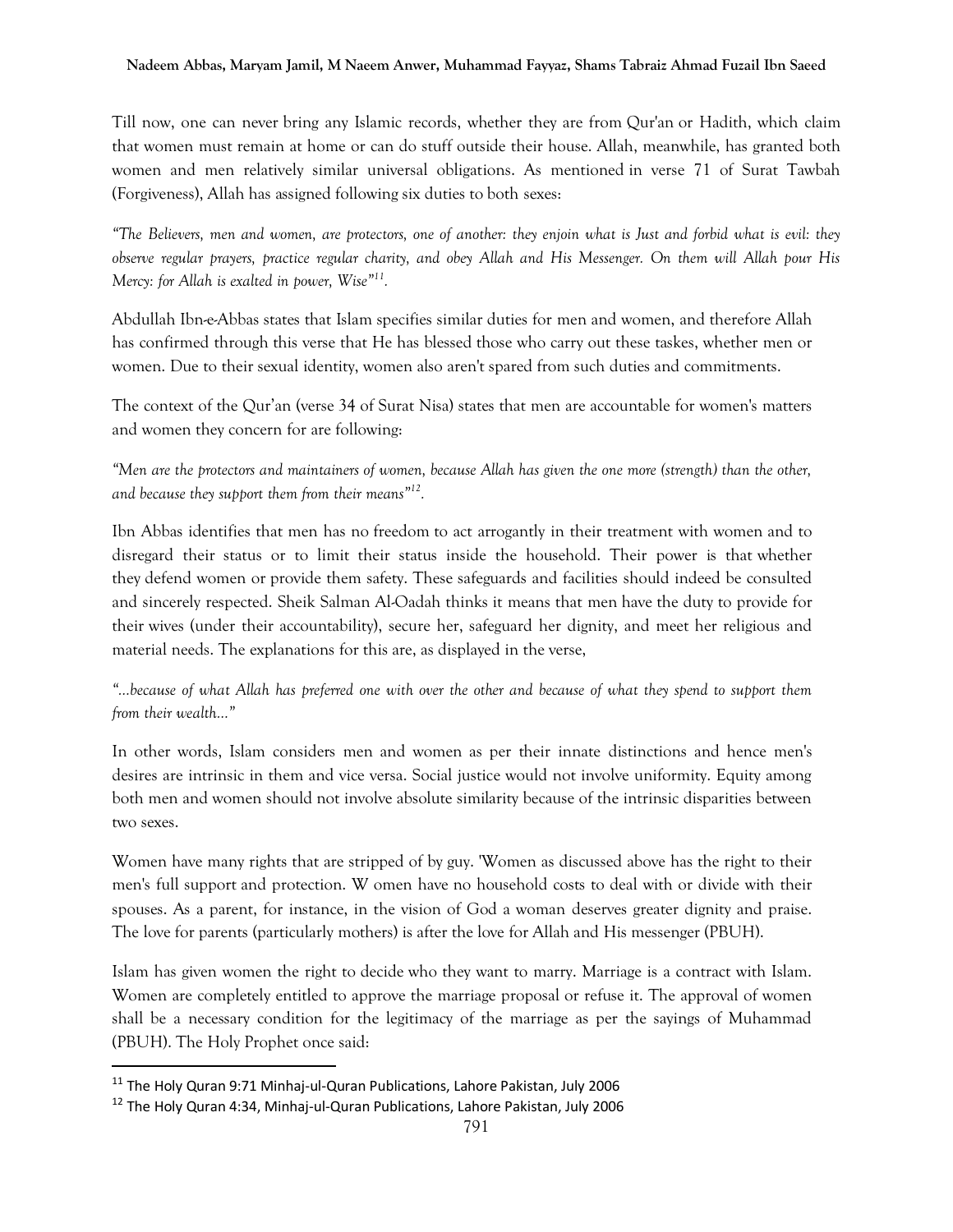*"A previously married woman cannot be married until her order is sought and a virgin cannot be married until her permission is sought".* 

They asked: How do they know about her consent? He responded: "If she keeps silence" (Al Bukhari and Muslim). In another Hadith, Ibn Abbas testified that a girl filed a complaint against her father before the Prophet (PBUH) that she is being forced to get married in spite of her resistance, to elevate the public prestige of her father. Prophet Mohammad (PBUH) asked her to either accept the marriage or reject it; the girl replied: "O Messenger of Allah! I accept my father's command, however I desired that women understand that their parents cannot command them to marry someone against their will" (Ahmad and Ibn Majah and others) Feqh Al-Sunnah, p. 115.

In Islam, women have much right to free speech as men. Women's views are put into account and so are not dismissed merely because they belong to women. In Qur'an women have been told that they can openly shared their thoughts yet also argue and engage themselves in serious debates with Muhammad (PBUH) himself.

The symbolic statements of Muhammad (PBUH) concentrate on respecting women, treat them with just and compassion. The Prophet Muhammad (PBUH) told Abu Huraira (R.A) that:

*"I commend you to be kind to women".* (Related by Muslim, Al Bukhari, and others) (Riyadh Al Saliheen, Hadith No. 273, p. 102).

Mohammad (PBUH) helped his spouses' in house chores which reveals that no deterioration is related to the execution of preparing food, sweeping, laundry, etc.

When Allah proclaimed that Heaven was beneath the mothers' feet, Muhammad (PBUH) also addressed mother's dignity. A woman has the entitlement of 3/4 of the respect and affection of her kids with 1/4 for their fathers. Abu Huraira (R.A) narrated that a man came over to Prophet (PBUH) and asked: O Messenger of Allah, who amongst the humans is highly eligible of my virtuous company? The Prophet (PBUH) replied: "Your mother". The man asked that who next: the Prophet responded again: "Your mother". The man again requested, and who next? After that the Prophet (PBUH) said: "Your father". (Al Bukhari) (Riyadh Al Saliheen, Hadith No. 316, p. 112).

#### **Why Gender Discrimination**

Pakistan has been the 2nd worst nation in the globe regarding gender equity and ranks 148 out of 149 in 'Global Gender Gap Index' during 2018 as per the latest study published by the WEF. After reviewing this survey and a few others, it is highly deceitful that a nation is predominantly more than 90 percent Muslims, although very low in respect to gender equality. Pakistan has narrowed 55 % of its ultimate gender gap relative to the highest ranking Bangladesh (72%) and Sri Lanka (68%).

The annual survey of the Geneva-based agency, which dealt with gender inequalities in 149 nations in four fields: literacy, healthcare, financial chance and community development. Strategic plan of Pakistan shows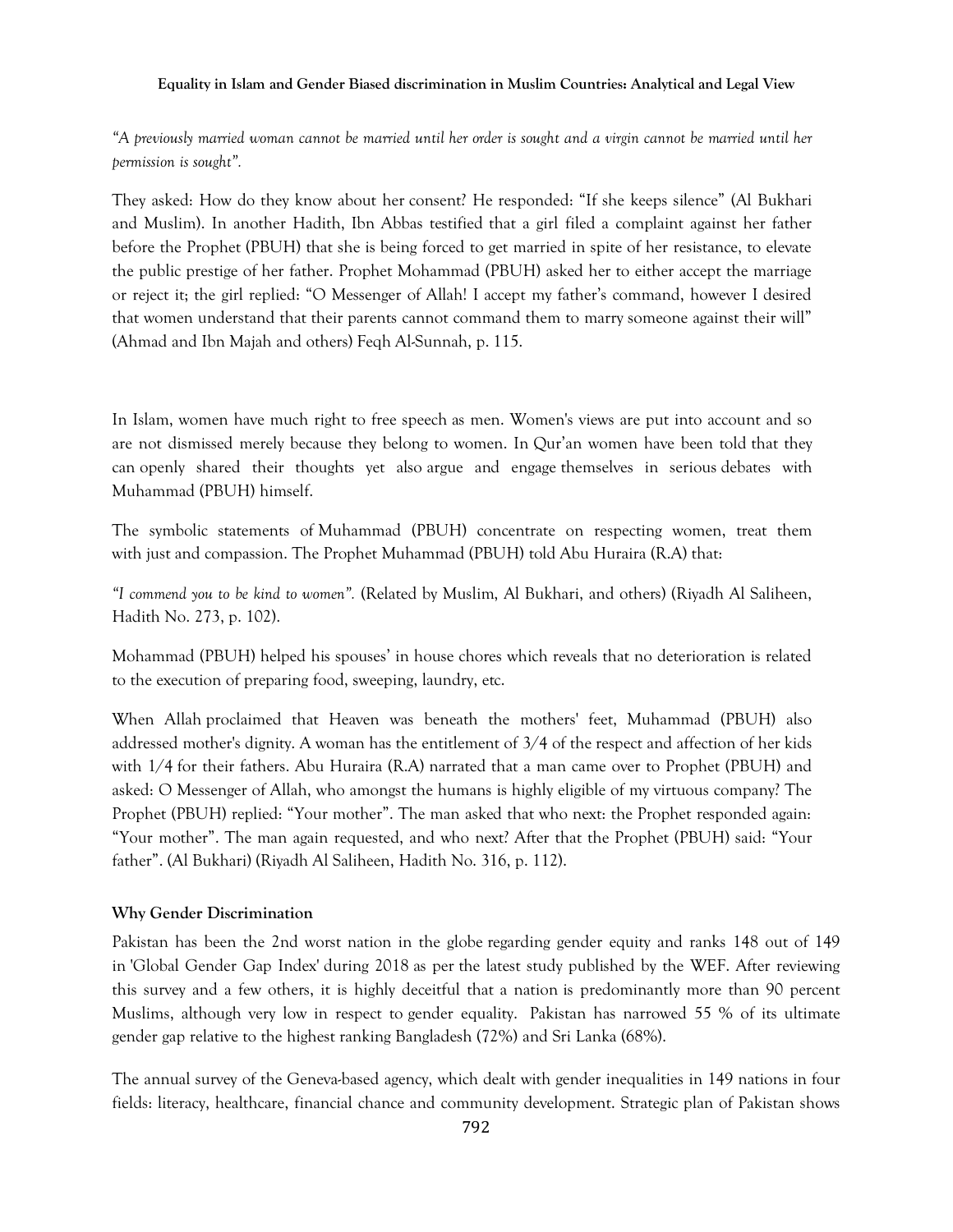that Pakistan listed 146th in respect to economic development; and 145th in potential in wellbeing. The state was ranked 97 when it came to democratic representation. The study found out that the populace of Pakistan grew at 1.93% annually.

The study shows a smaller volume of women as compared to men who are working, showing that the effect of technology on the typical employment of women appeared excessive.

Women were substantially marginalized in rapidly growing fields requiring scientific, technical, software and mathematical skills, as observed by WEF. tIt denounced the notably impaired role of women in the discipline of artificial intelligence, where they constituted just 22 % of the total personnel.

With recent trends in mind, it claimed that among 106 nations covering since its first survey, the total gender disparity will narrow over the next century. It seems that the financial and social component for advancement, which would last for another century, is the most complicated gender disparities to address.

There were only seventeen women as national leaders among the 149 states examined in this study, although only 1 % ministers and 2/3 members of parliament nationwide are women in general. Similarly, women occupy barely 34% of supervisory rank in the states that have existing evidence and less than 7% in Egypt, Yemen, Saudi Arabia and Pakistan, that being the four poorest regions<sup>13</sup>.

Maria Umar, President of Women's Digital League, during a talk with Pakistan Today, identified that women's agencies have recently recognized that women have not been adequately treated at the higher leadership ranks, but there is no specific attempt to change the scenario. "Gender parity could only be accomplished through integration of women and men. The major issue is that people speak about equality of women, however they don't know that during this process more women have to be granted access to conventions, workshops, etc." she added. Maria stated that this is among the tangible measures to improve gender equity in this course. She said, "More representation in all aspects means more exposure and might hopefully lead to equity<sup>14</sup>.

# **Lessons**

 $\overline{a}$ 

In last I am presenting findings and recommendations in the light of study that:

- The Pakistani government is expected to take appropriate action in order to ensure the continuity of gender equity facilities, programs, and social security, and empowering tribal women.
- It is time to eradicate the inequality between men and women, and also violence and racial oppression against women. Without the contribution from the 50% proportion of women, the nation will not step in the direction of growth and development.
- Women represent 50% of the nation's populace and this is a perfect chance for Imran Khan's innovative leadership to sensitize women to pursue their primary role in the country's development and growth.

<sup>&</sup>lt;sup>13</sup> Amin Ahmed, Daily Dawn, Karachi Pakistan December 19th, 2018, Editorial Page

<sup>&</sup>lt;sup>14</sup> WAJIHA HYDER, Pakistan at bottom in gender equality at work index, Pakistan today, APRIL 25, 2018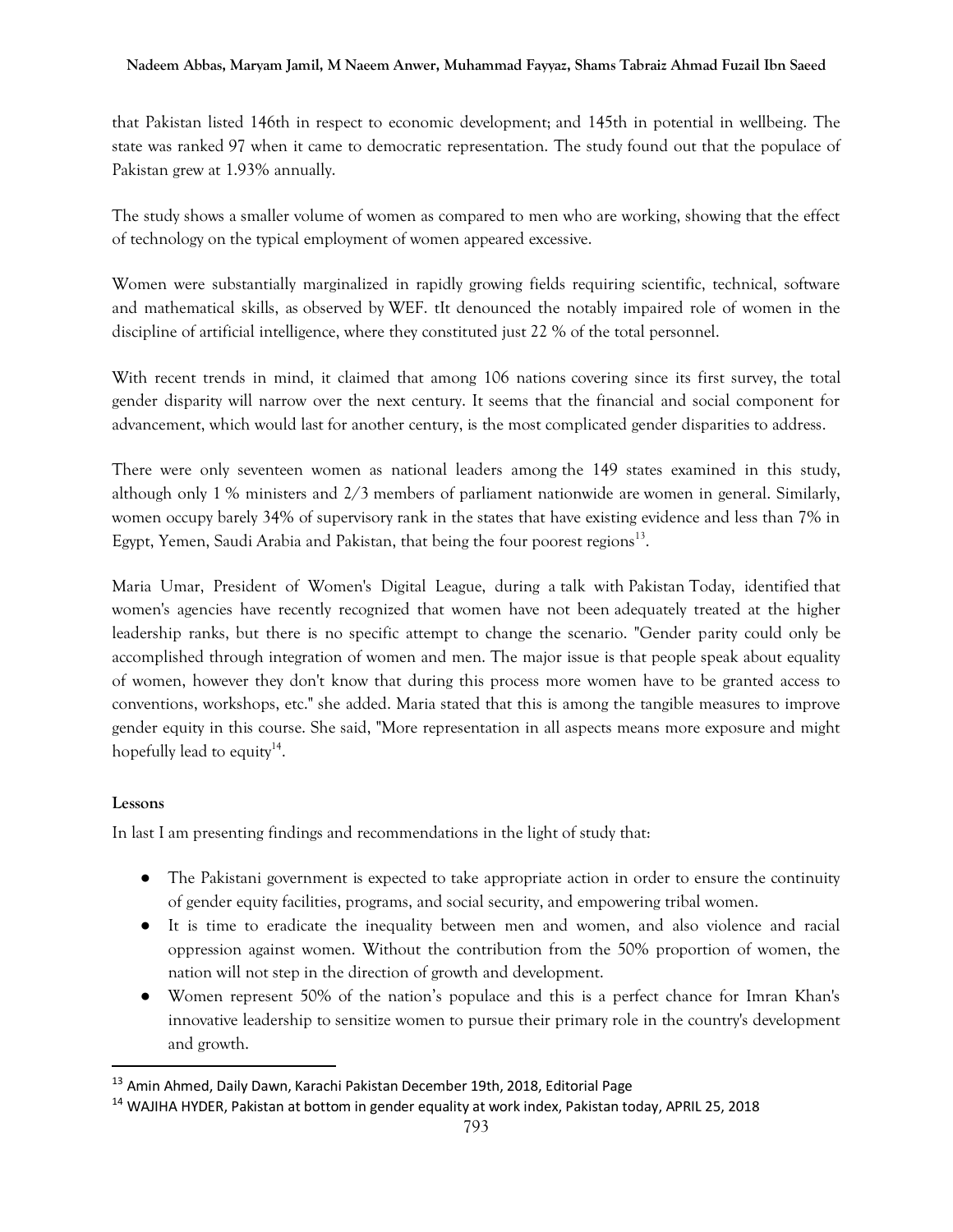- It is indeed a reality that the recent democratic representative has drawn up successful policies for the advancement of women across the world, and eligible women will not find employment in each aspect of life nowadays.
- Women leadership should be effective in raising the social and financial status of the 50% of the populace, both in industrial and remote areas of the state.
- All entities seeking to empower women have to cross the disparity between wealthy and poor women to promote and contribute to making all women worthy players in the social structure.
	- The central Government's vital measures to ensure the welfare of women in the factories, households and technical educational institutions for women are being promoted.
	- Ensure that attempts are being taken to facilitate legal rights for women.
	- Numerous political agencies and non-governmental entities should hold numerous seminars and meetings to address women's concerns.

# **Conclusion**

From the above mentioned discussion, it is concluded that sexism against men and women is clearly a worldwide important concern. While the volume reduces dramatically, it still persists and each day induces many people to bear the influence. However there are explanations for inequality based on sexuality that cannot be readily resolved. There are several grounds to believe, though, that gender discrimination is avoided in the long term as a result of awareness and positive thinking. Then citizens will ideally reside in dignity regardless of gender.

In daily life, there are significant socioeconomic disparities and bigotry against minority groups. The manner in which disparity among all different classes of society persists could be demonstrated. Minority groups strive to be like those groups created by the society. The way schooling is unbalanced, income disparities and the ongoing cycle of unemployment make this evident. Numerous individuals have raised their voices to explain these challenges. The disabled women are less vulnerable to domestic abuse as well as to sexual harassment than the disabled men or women with no disorders, are less likely to be in decent jobs. Trans-genders or distinct individuals may be compelled, until they have access to care, at work and also in social environments, to disguise their sexual identity. Mental disorder, verbal harassment, physical violence, cyber intimidation and cultural isolation seem to be more inclined to arise. The central argument of all of this discussion concludes on this declaration from Malala Yousafzai: "I stand with freedom. Even I think women are stronger than men." (Malala Yousafzai on talk with Jon Stewart at a show)

#### **References**

1. Michael Kent, the Oxford Dictionary of sports science and medicine, 3rd Edition, Oxford University Press, 2006, Print ISBN-13:9780198568506